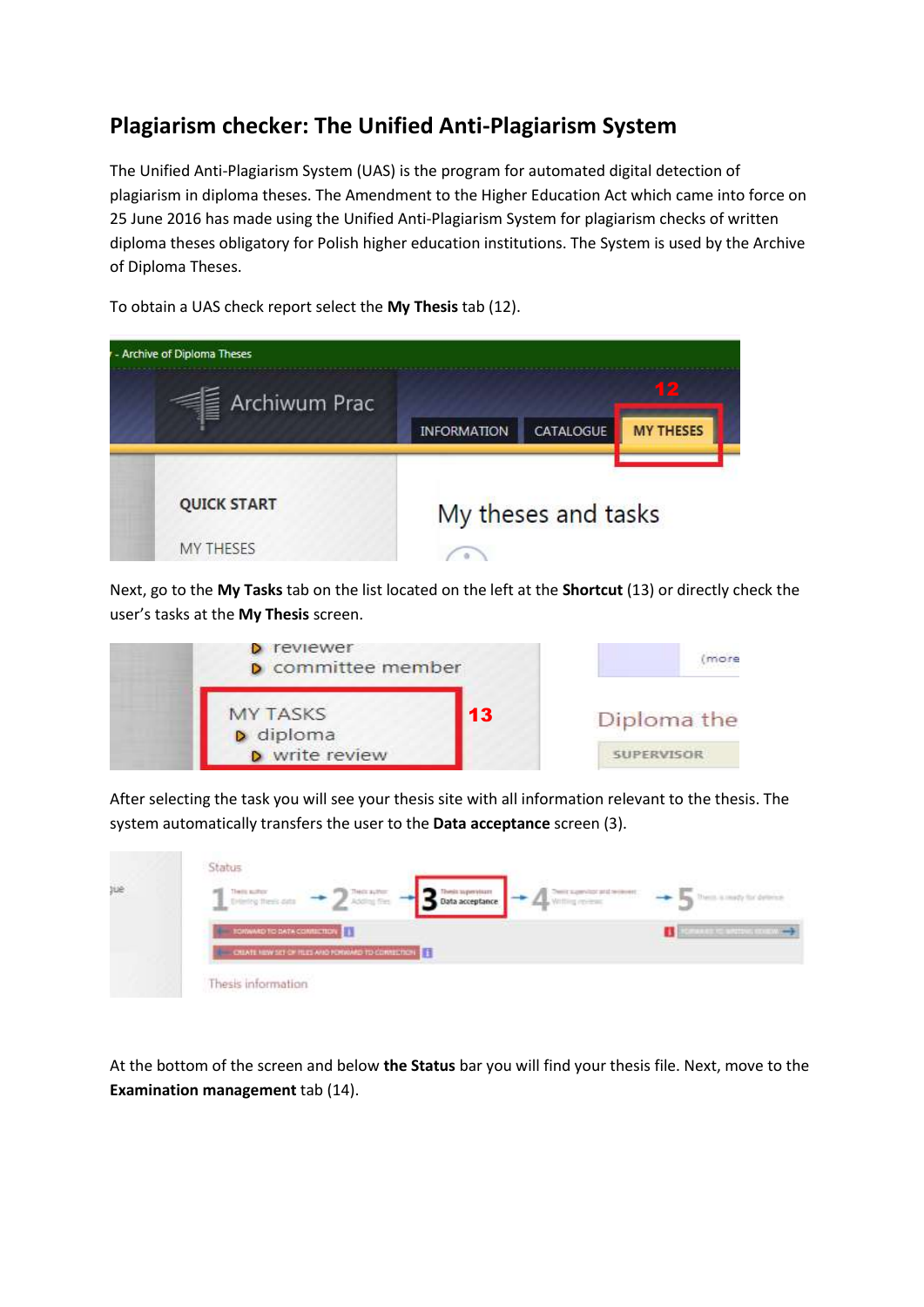#### Unified Anti-plagiarism System

| $\bullet$ H-MGR-<br>pdf                                                |    |                                      |
|------------------------------------------------------------------------|----|--------------------------------------|
| No examinations have been requested yet<br>Version of the thesis: 1 (n | 14 | $\rightarrow$ Examination management |

If there are more versions of the thesis (15) the **Examination management and history** tab will appear (16).

### Unified Anti-plagiarism System

| E-LIC-<br>.pdf                          |                                                  |  |
|-----------------------------------------|--------------------------------------------------|--|
| <b>Examination completed</b>            |                                                  |  |
| submitted on 2019-03-27 by              | updated on 2019-03-28                            |  |
| General report [download]               |                                                  |  |
| size: 178.1 KB   receive 15 2019-03-28  | 16                                               |  |
| Detailed report [cownload]              |                                                  |  |
| size: 4.2 MB   received on 2019-03-28   |                                                  |  |
| Version of the thesis: 2 (not approved) | $\rightarrow$ Examination management and history |  |

Then, the system takes you to the **Unified Anti-Plagiarism System examination** tab.

| <b>INFORMATION</b> | CATALOGUE | <b>MY THESES</b>                                                        |  |  |  |
|--------------------|-----------|-------------------------------------------------------------------------|--|--|--|
|                    |           | Unified Anti-plagiarism System examination                              |  |  |  |
|                    |           | Encounters with Alienness in Selected Anglophone Science Fiction Novels |  |  |  |

After sending the thesis file to be examined the **Request an examination** notification (17) will appear telling you that a report on your thesis is in process.

| Unified Anti-plagiarism System examination<br>Encounters with Alienness in Selected Anglophone Science Fiction Novels |                       |
|-----------------------------------------------------------------------------------------------------------------------|-----------------------|
| (#) back to thesis                                                                                                    |                       |
| List of sets                                                                                                          |                       |
| Last set                                                                                                              |                       |
| 1<br>Na examinations have been requested yet                                                                          | 17<br>AND EXAMINATION |

The examination may take several minutes or even more to complete. When the process is finished you will see the **Examination completed** sign (18) and due notification is sent to your thesis supervisor's -mail box.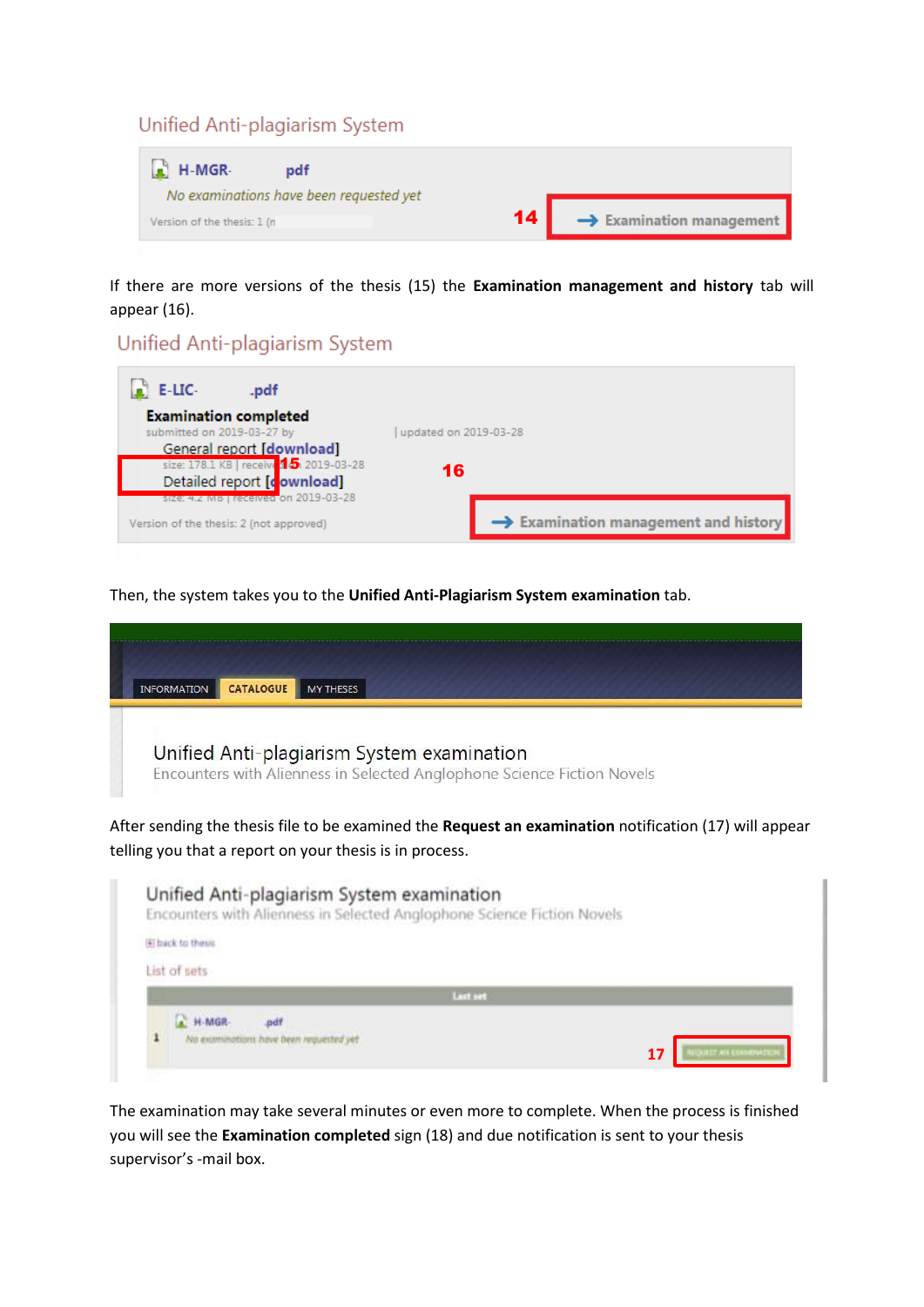## Unified Anti-plagiarism System



The **Examination report** is produced in two versions: **General report** (19) and **Detailed report** (20) and can be downloaded in the pdf format by clicking the respective **download** buttons. The report is available for the author, supervisor and reviewer.

To accept the examination results move to the **Unified Anti-Plagiarism System examination** screen by clicking on the **Examination results** (21) or on **History** and **Examination management** buttons. In the **List of sets** window you will see the **Accept Examination Result** (22) in red type.



If there are several versions of the thesis please make sure that you have selected the right version to accept in the **Last set** (23) or **Older sets** (24).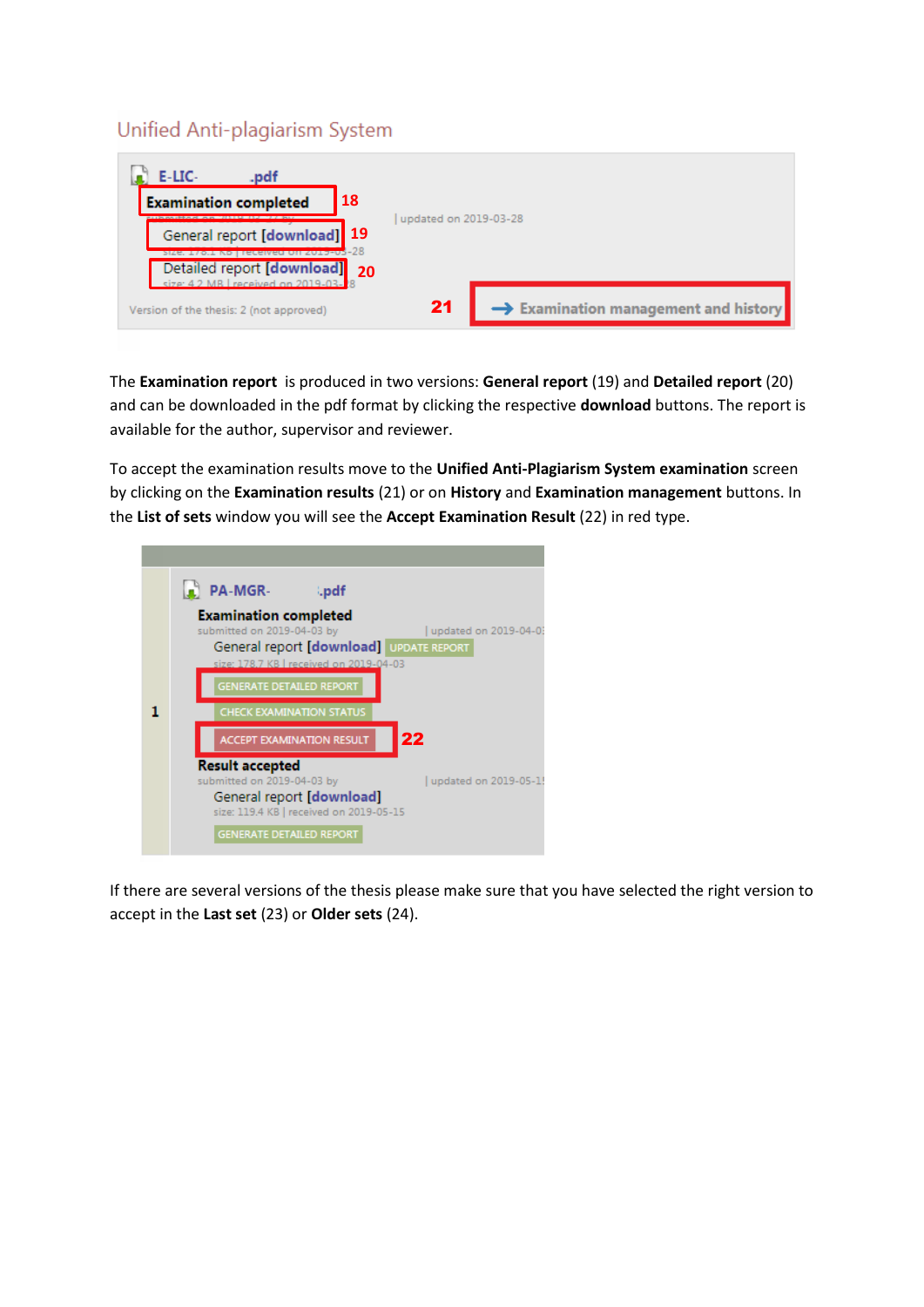# Unified Anti-plagiarism System examination



#### List of sets



After accepting the report your thesis is made available for the review.

Instructions on the UAS-based report analysis: [https://jsa.opi.org.pl/centrum-pomocy/baza-wiedzy](https://jsa.opi.org.pl/centrum-pomocy/baza-wiedzy-kategoria/raport/)[kategoria/raport/](https://jsa.opi.org.pl/centrum-pomocy/baza-wiedzy-kategoria/raport/)